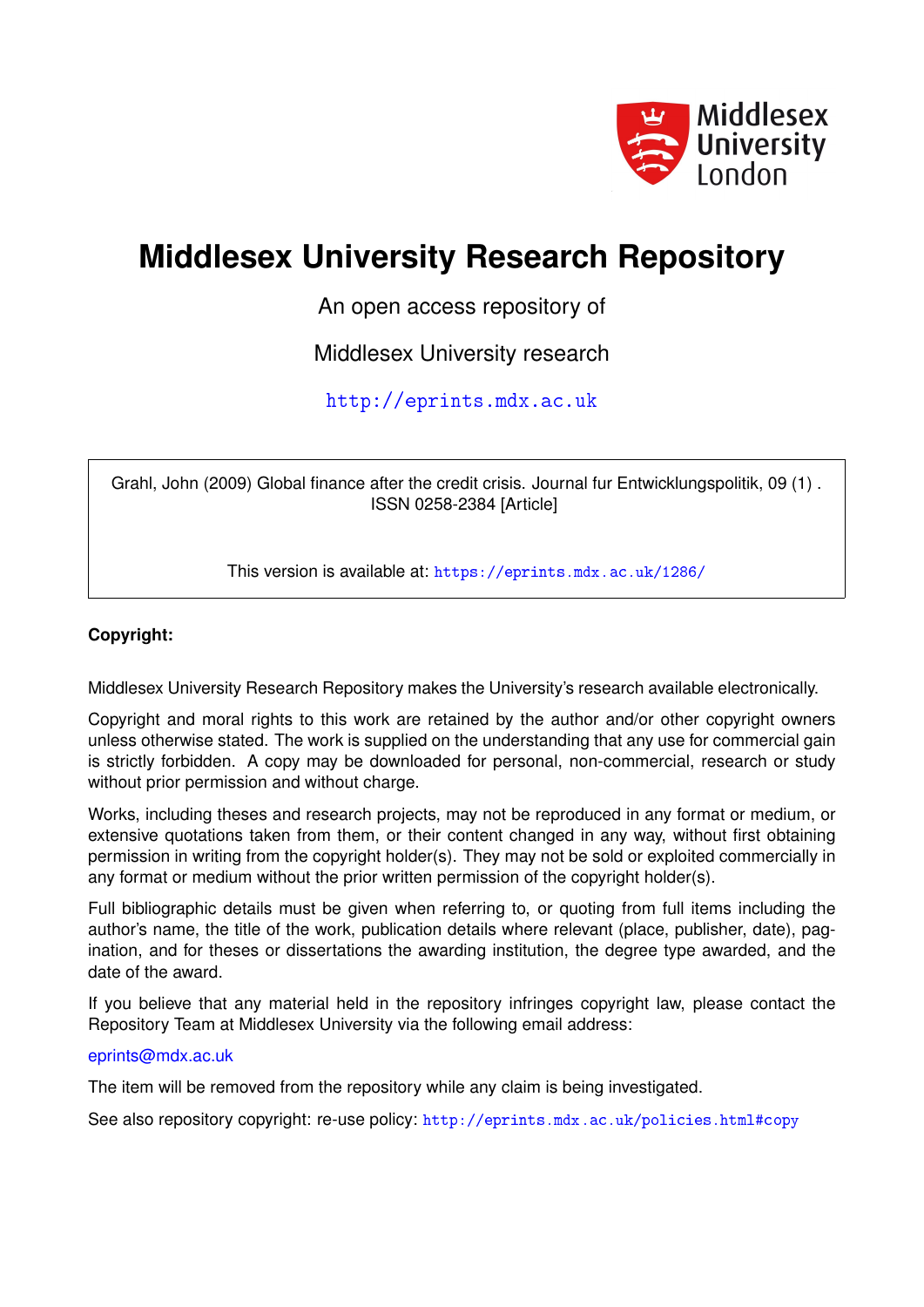**Global Finance after the Credit Crisis** 

**John Grahl** 

**Middlesex University Business School**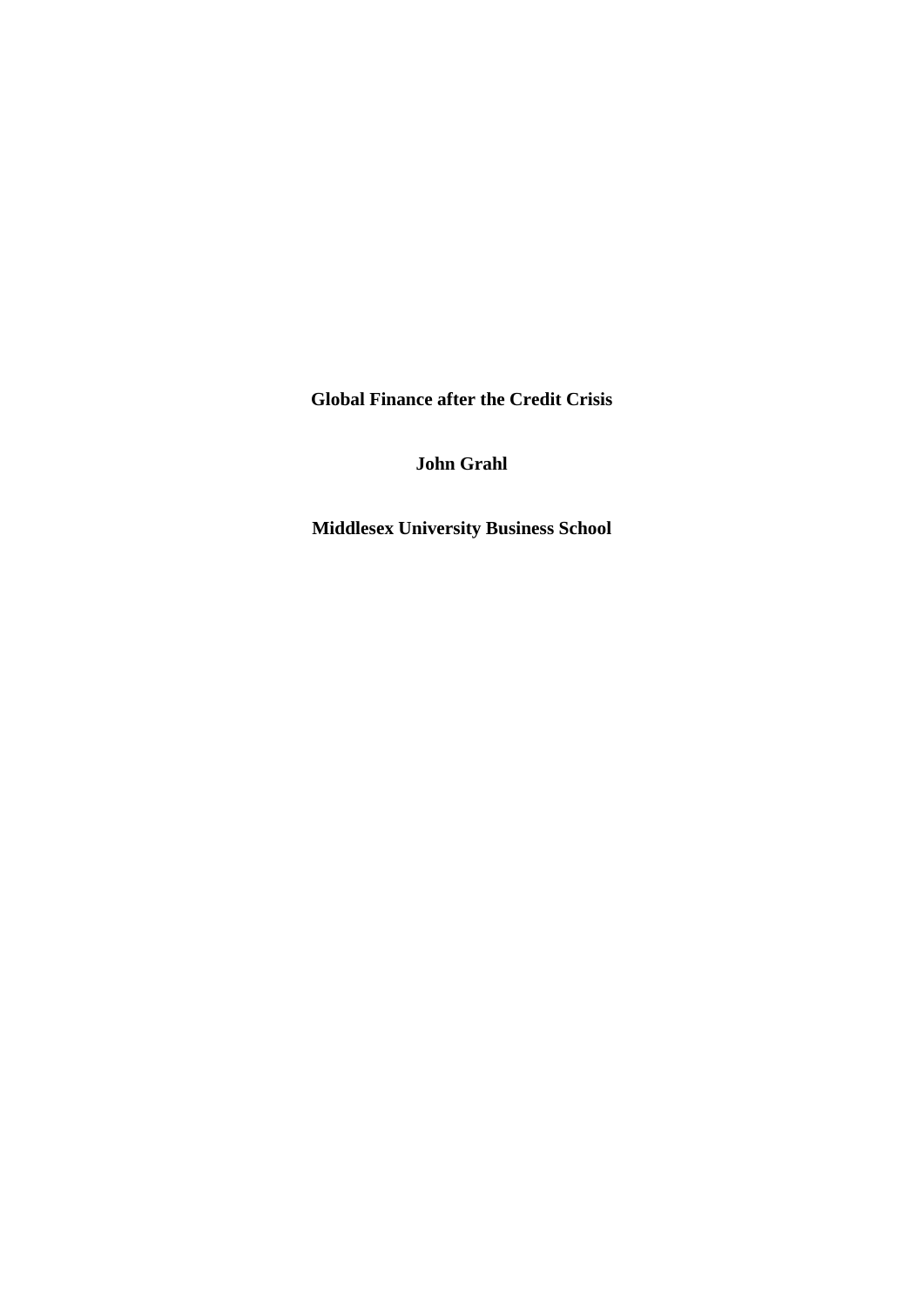#### **Introduction**

The vast financial disturbances which broke out in 2007, leading to unprecedented state intervention to rescue financial systems in 2008, surely necessitate a reconsideration of the role and prospects of the global financial system which has developed over the last decades. That system is widely recognised to be both a central component of the global economy as a whole and a key driving force in its emergence and transformation. For example, only the enormous financial recycling operation linked to China's export surplus has permitted the exceptional growth of the Chinese economy.

The continuing crisis of major banks, other large financial corporations and capital markets clearly impairs core functions of the financial system. Both political reactions to the crisis and the reactions of market participants themselves are bound to enforce major changes in the system. These are difficult to foresee – the present essay only sketches some possible lines of development.

The next section looks at certain features of the crisis and suggests that it represents not simply another financial crisis but a crisis of finance itself. The following section argues that neither financial globalisation nor the increasing importance of financial markets are likely to be interrupted by the crisis; rather will both market actors and regulators have to grapple with the introduction of specific public goods, without which both the stability and the efficiency of the global financial system will be permanently at risk. The concluding section speculates on the possible long-run consequences of the crisis.

## **A Crisis of Finance**

The liberalisation of finance, from the 1970s onwards, in most advanced economies, together with the removal or attenuation of many regulatory restrictions and controls, led to a chronic destabilisation of finance from the beginning of the 1980s onwards. From the start the main victims of crises were in the developing world. Indeed, the most serious such episode, in 1982, was the outbreak of a crisis of third world indebtedness which, aggravated by harsh and misguided policies at the IMF, had grave and long-lasting effects across much of Africa and Latin America.

It is not yet clear whether the financial turbulence which broke out in 2007 will have such devastating social consequences. However, to a much greater extent than previous crises, it calls into question the global financial system as such. There are several reasons for this.

#### *Scale*

Firstly, where several of the previous crises were centred on peripheral or emerging markets, or on the high-technology sector of developed economies, the latest crisis is clearly centred on the financial sectors of the United States and Western Europe. Moreover, most of the problematic financial claims relate to the finance of US real estate – this is by far the biggest financial market in the world. Outstanding household mortgage debt, on its own, is much larger than either government or corporate debt (and the latter also includes large amounts of mortgage debt).<sup>1</sup> The understandable interest of many researchers in corporate finance and in international financial transactions should not obscure the sheer scale of North American real estate finance.

Of course, to begin with, only a small fraction of these real estate claims were called into question – the subprime mortgages which, repackaged and resold, became the collateralised debt obligations at the centre of the subsequent turmoil. But more and more mortgages were affected, partly by the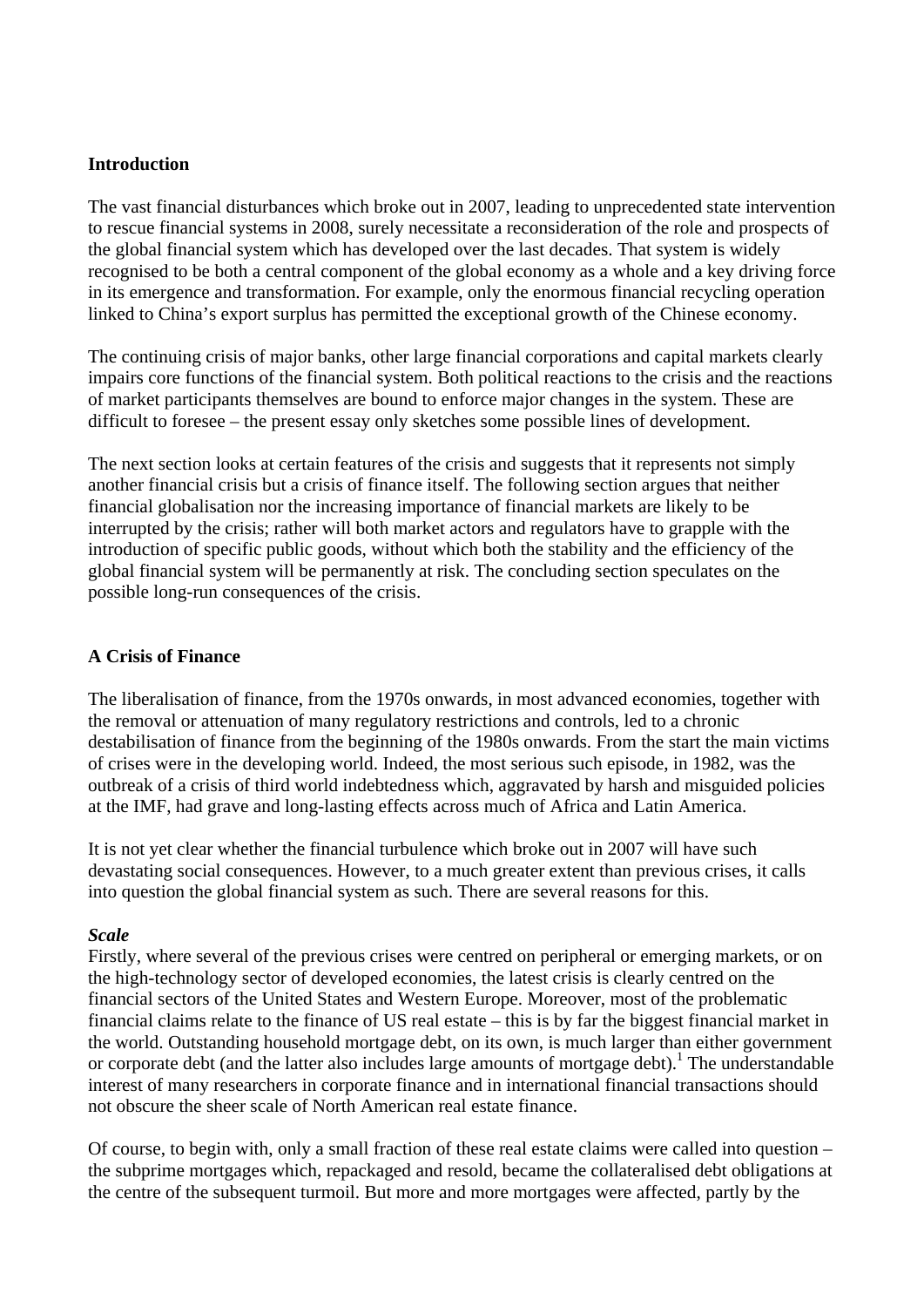contagion of doubt among similar assets, partly by the fall in real estate prices which undermined previously adequate collateral.

Leverage undoubtedly contributed to the enormous profits of major banks during the bubble. The "big five" British banks, for example, declared profits of £37 billion in 2006 – the year before the crisis broke out. This sum represented nearly 13% of all corporate profits in the UK and nearly 4% of total UK GDP.

The sheer scale of the crisis was then multiplied by the same leverage mechanisms which had expanded and intensified the subprime bubble. Losses relative to the own capital of the banks and hedge funds concerned were multiplied because so much borrowed money had been used to obtain increased subprime exposure.

This effect in turn was aggravated by the break-down of tactics widely used by the banks to avoid capital adequacy regulations. Most of the dubious mortgage-backed assets had been moved off the balance sheets of the banks themselves into various "conduits" or "Special Investment Vehicles" (SIVs). This meant that the banks themselves did not have to raise capital to match the risks involved. Most of the SIVs, however, were funded by short-term borrowing which became difficult or impossible to roll over as the quality of their assets was called into question and alarm spread through the credit markets. Thus banks had to take the mortgage–based assets back onto their balance sheets and ensure that enough risk-adjusted capital was in place to meet regulatory requirements. These risks, of course, were growing at the same time. The ratings agencies, which had initially given astonishingly high credit-worthiness ratings to sub-prime-based and similar assets, now rapidly downgraded them, increasing the capital needed.<sup>2</sup>

The move to highly leveraged positions had been very general and had affected other sectors besides residential mortgages. Thus the rapid expansion of both hedge funds and private equity investment in Europe towards the end of the bubble period was part of the same general attempt to increase the yield on financial assets by assuming more debt. Hedge funds and private equity are two very types of investment vehicle – but they do have in common the use of very high gearing and this accounts for the simultaneous expansion in the years up to 2006 (PSE, 2007). In the subsequent crisis, many of these positions also had to be unwound because the assets were losing value and the credit by which they were funded was drying up.

For all these reasons, the credit crisis involved losses on an unprecedented scale. The main factor involved, however, seems to have been the very general move to highly leveraged positions.<sup>3</sup> This in turn reflected a general reluctance to accept what would otherwise have been much lower rates of return on financial assets than had been the case over the previous twenty-five years.

When an individual bank takes a more leveraged position, it increases its own exposure to systemic risk, but that risk as such does not necessarily increase. However, when the sector as whole does so, the risk of system-wide disturbance is bound to grow. Central banks and other regulatory authorities around the world seem to have been aware that this was happening but were reluctant to respond by higher interest rates or tightened regulatory constraints because of the wish to extend the macroeconomic upturn. The consequence was a system breakdown on such a scale as to constitute a very serious threat to production and employment.

The deregulatory *Zeitgeist* was also a factor: the banks and other financial corporations have been powerful forces behind the continuing drive to dismantle many forms of social control over economic life. One consequence of such lobbying was the promulgation of new, and much less restrictive, capital adequacy standards for international banks (Basel II) at just the time when the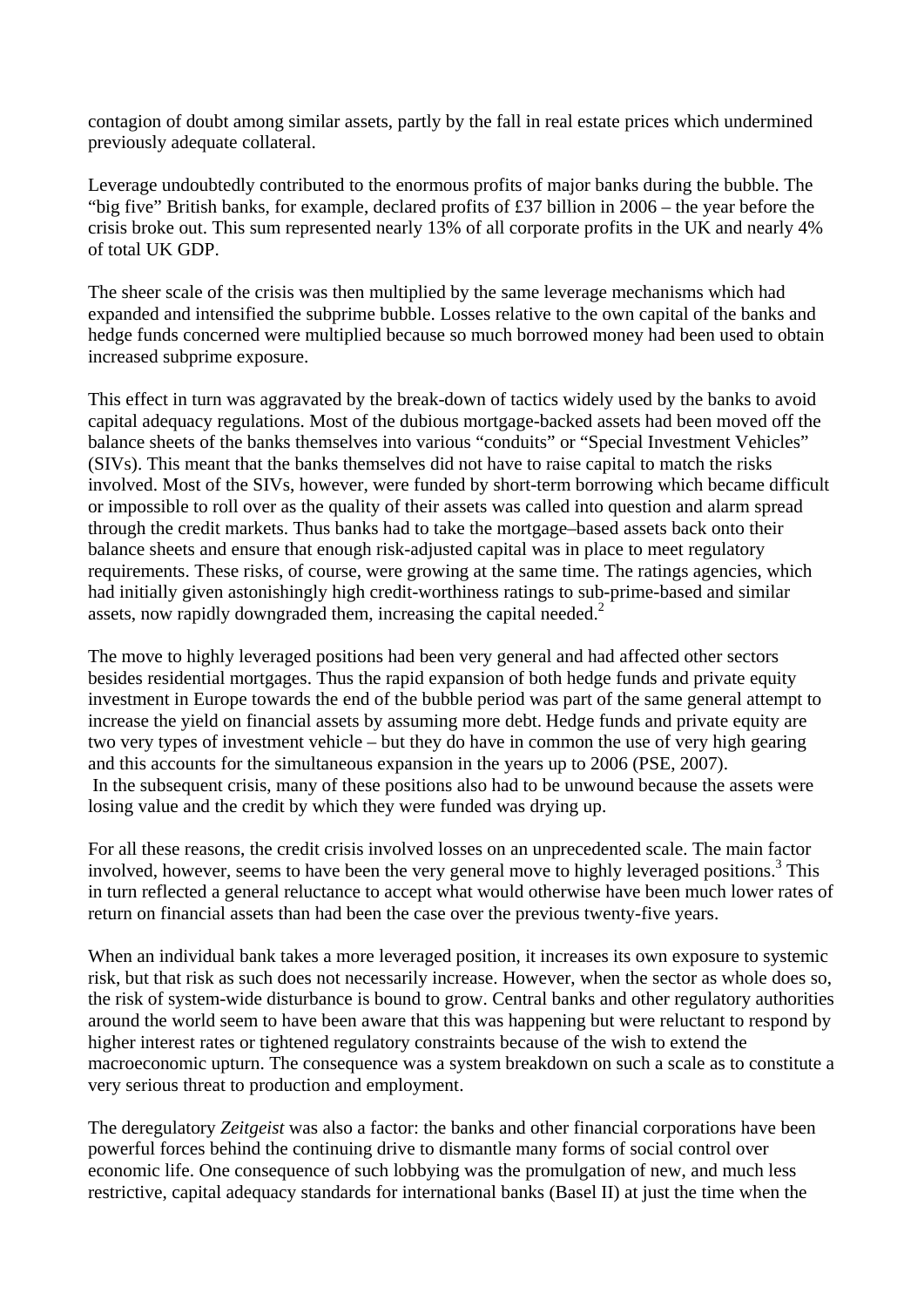bubble burst. Regulators had been repeatedly warned that Basel II would aggravate the cycle by requiring banks to raise additional capital in economic downturns, that it gave far too much scope to banks to disguise the risks of their positions and that it did not impose sufficient transparency on bank accounting practices. The neglect of these prescient criticisms means that Basel II will almost certainly be rapidly superseded by new, more rigorous, regulatory arrangements.

#### *Impairment of the Banks*

Secondly, the crisis struck at the central actors of the global financial system – the banks. It has been a central feature of financial globalisation that classical bank intermediation has to some extent been displaced by the growth of security markets. This never meant, however, that the banks were less important as financial actors – on the contrary they have played a leading role in the security markets – as market-makers, market analysts and fund managers as well as in their more established functions of underwriting security issues and financing security trading (Plihon et al., 2006).

A necessary condition for the banks to play this key role has been the globalisation of interbank relations. In fact the money markets of the advanced economies, largely dominated by inter-bank credit flows, are the most completely globalised component of international finance and the major international banks which are active lenders and borrowers across currency zones could be regarded as the core of the global system. $4$ 

The banks concerned, which it is plausible to take as those linked to the CHIPS payment system, have undergone a ferocious concentration process bringing down their number from 142 in 1985 to 46 today.<sup>5</sup> The crisis has accelerated this process because even among these giants there are banks which have been badly affected by the credit crunch and the associated write-downs of assets and which are looking for safety in a merger.

These giants have the closest interconnections, supported by the deployment of extremely powerful information and communication technologies. Together they form a coherent system at the core of global finance. The fact that they use different currencies has disguised these close interdependencies from some commentators, but in fact the huge amounts of currency traded on foreign exchange markets represent, much more than "casino" speculation, a vast international interbank credit market. (The frequent misinterpretation of FX trading as essentially currency speculation is discussed in Grahl and Lysandrou, 2003.)

 The growth of security trading around the world is completely dependent on the functioning of these interbank markets because this is how the banks are able to finance security trading.

The impairment of this system through the crisis was never the "paralysis" sometimes evoked in the press, because that would have meant a catastrophic breakdown of the entire economy. At the start, problems were confined to *unsecured* term interbank credit and what happened was a rise in the risk and liquidity spreads in the interest rates concerned, rather than a cessation of lending. Most interbank lending is against collateral and these markets continued to function more or less normally.

However, as bank balance sheets continued to deteriorate, problems of illiquidity were combined with a growing threat of insolvency. (See the commentaries by Willem Buiter on the *Financial Times* website.) The failure of the investment bank, Lehman Brothers, seems to have concentrated minds and tensions spread to interbank relations as a whole while the banks perceived as most vulnerable suffered runs on their credit which they could no longer roll over at any interest rate.<sup>6</sup>

In general, financial crises tend to be more or less severe according to whether or not risks are concentrated in the banking system (Boyer et al., 2004).<sup>6</sup> Such a concentration was certainly the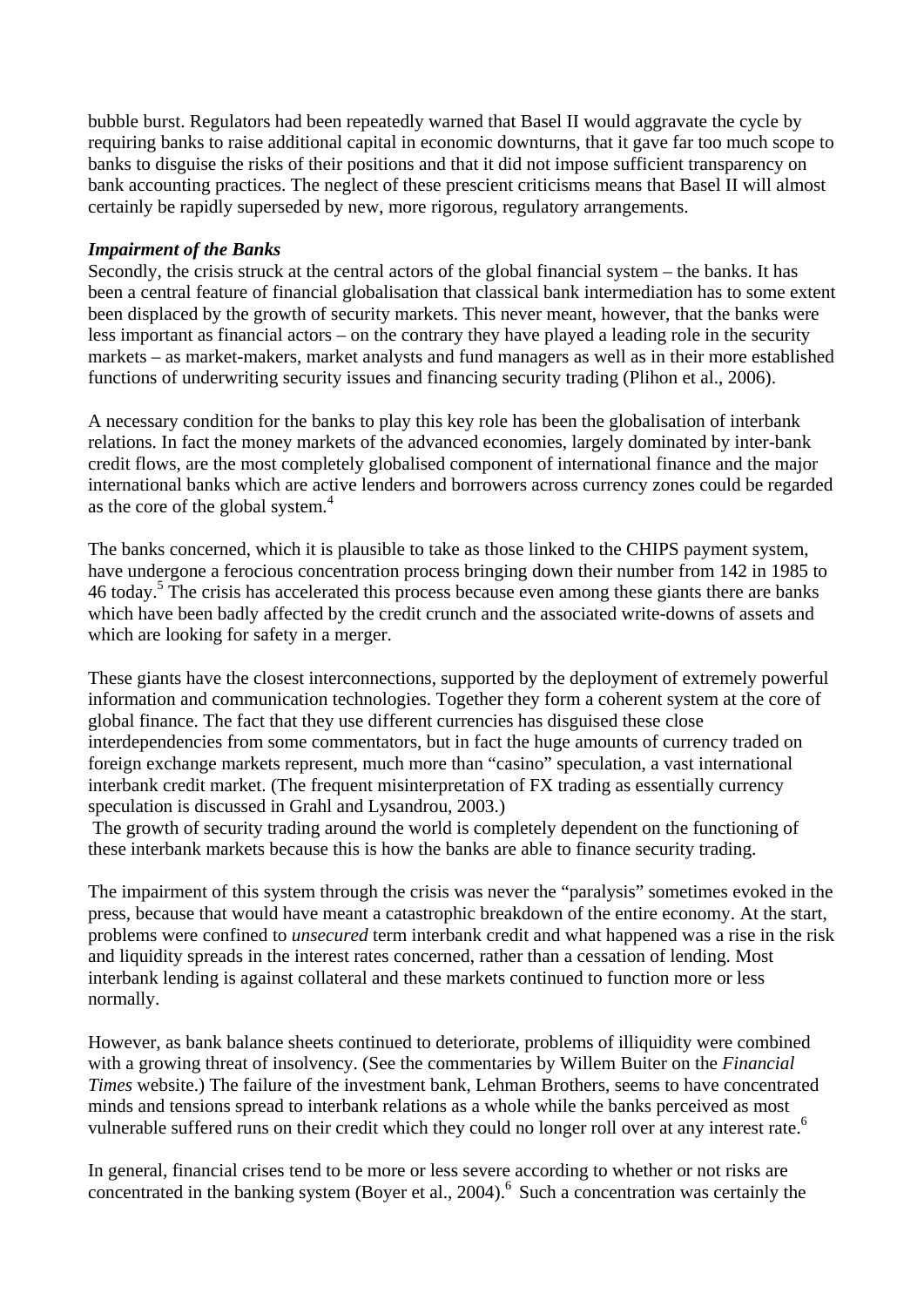case here, with an IMF estimate that, out of some \$1.4 trillion of losses and write-downs through the crisis to October 2008, the banks had incurred at least some \$725 billion and possibly as much as \$820 billion (IMF, 2008, p9). In principle, a fraction of the losses by banks and other agents were insured either through "monoline bond insurance companies" or the use of credit default swaps, but the authorities, by buying many of the most dubious assets, tried hard to avoid too much stress being placed on these insurance systems for fear of another wave of failures and asset price falls.

Interbank credit represents an enormous economy of monetary resources, with a relatively restricted aggregate deposit base supporting a vast and rapidly growing amount of financial transactions. By the same token its collapse would be the equivalent of an immense monetary deflation. By the autumn of 2008, however, only unprecedented and coordinated interventions by governments prevented such a collapse. Many of the giant banking corporations at the centre of global finance were now subjected to political tutelage.

## *Loss of Control*

A third novel feature of the crisis was the loss of control by central banks. Macroeconomic textbooks usually assert that monetary policy is implemented through the central bank's control over short-term interest rates. By the summer of 2007 this truism was being re-examined as it became clear that the interest rates charged to households and businesses had become detached from the official rates set by central banks. As the latter were eased in response to financial distress and weakening economic activity, the former remained stubbornly high.

It is here that interest rates on unsecured term interbank lending become highly significant because these rates such as LIBOR or EURIBOR (London or Euro interbank offered rate, respectively) are the benchmarks used to set interest rates on a very large amount of private lending. The banks were not prepared to reduce the rates at which they lent to their customers in step with reductions in central bank target rates.

In fact, central banks are relatively small players in credit markets. (For example, the Bank of England in 2007 had assets totalling £39 billion, although this grew in the crisis to £73 billion in 2008; compare Barclays – one of the "big five" British commercial banks, with assets of £1.3 trillion in 2007.) They typically target directly only one very short-run interest rate, that in unsecured overnight interbank lending, and rely on substitution among the different credit markets to influence the general level of short-run rates in the economy as a whole. Implicitly, this depended on the strength and stability of the big commercial banks as well as their confidence in one another. Given those conditions, the commercial banking sector as a whole came close to being part of the state in that it could borrow on approximately the same terms as could central government.

The impairment of the big banks put an end to this situation. A huge spread opened up between one-month and three month interbank interest rates and those in the overnight markets still, more or less, under central bank control. (It is interesting that this happened at virtually the same time and to approximately the same extent in dollar, euro and sterling money markets, testifying to the close, global, integration of the financial sectors concerned. That the Japanese banking sector escaped the credit crisis with relatively limited damage seems to be due to the severity and persistence of the Japanese banking crisis from the late eighties onwards.) These spreads correspond to the liquidity and risk premia exacted by the banks' creditors. ( For a detailed analysis, IMF, 2008a, chapter 2). At the same time, the interest rates on lending to the government went very low indeed as wealthholders sought a safe haven. (Late in October 2008, the annual yield on three month US Treasury Bills was below 1% while the corresponding rate in Germany was 1.75%.)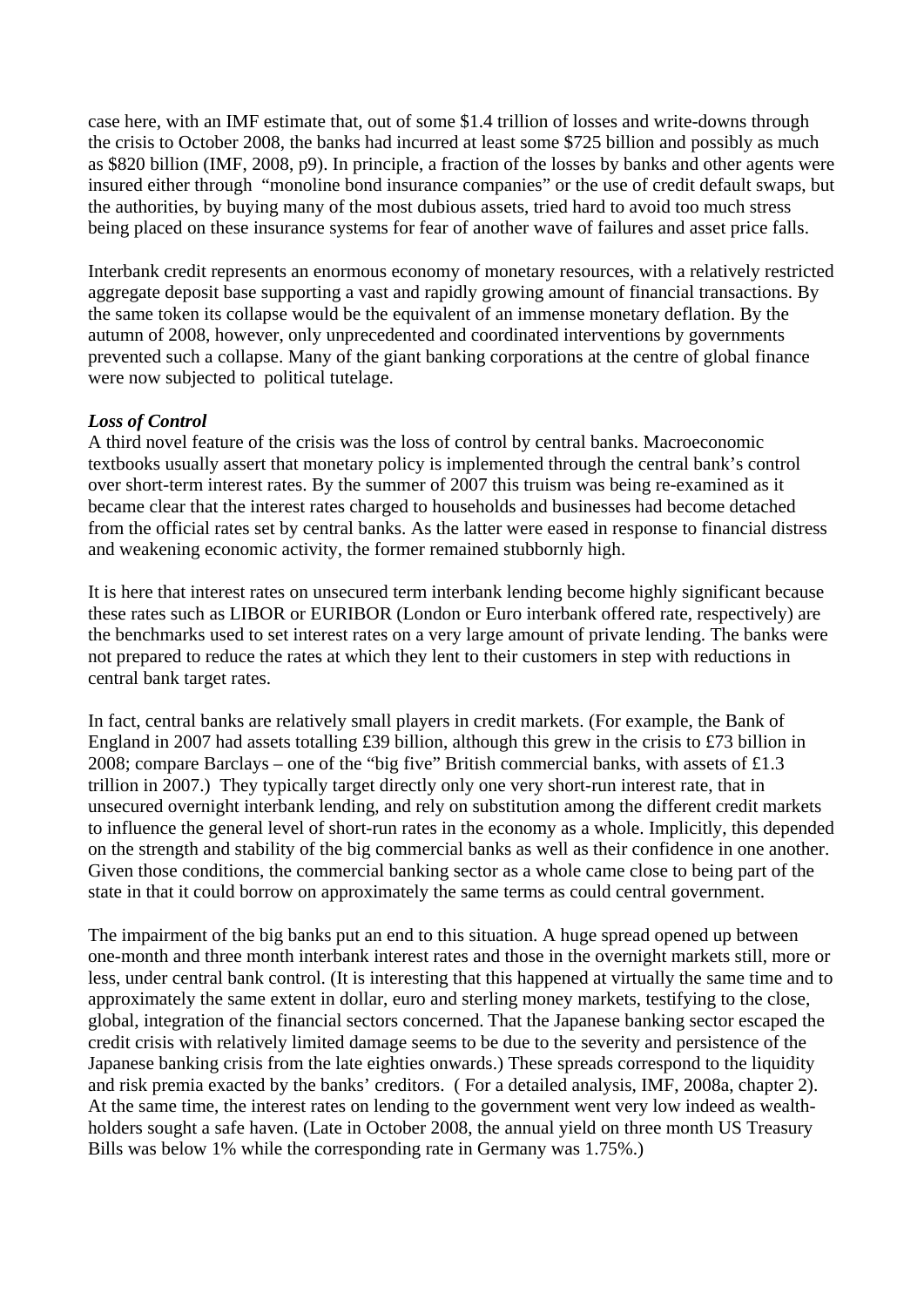These gaps persisted, and even widened, in spite of big moves by the central banks to re-establish control. They started lending much greater sums to the banks, for longer periods and accepting a much wider range of assets as collateral. Thus a central tool of macroeconomic policy has itself been impaired by the crisis. In a deteriorating macroeconomic climate, where interest rate reductions for household and business borrowers would normally be a key policy response, this situation eventually provoked quite radical proposals. Suggestions include channelling all interbank lending through the central bank or expanding the scope and scale of central bank lending in other ways. In any case it seems likely that central bank balance sheets will grow substantially relative to those of commercial banks and other financial corporations, leading perhaps to a permanent shift in the balance between public and private power in the financial sector.

Such a development would to some extent at least reverse the monetarist reassignment of macroeconomic functions which began in the 1980s. The sole goal of monetary policy was to be price stability, rather than either financial stability or support for general macroeconomic policies. The minimalist central bank – with a very limited balance sheet – is to some extent a consequence of the approach to monetary policy adopted at that time. To that extent, central banks may be recovering some of their previous functions, although in a very different context.

### **Reform, not Fragmentation**

The argument so far has merely been to characterise the credit crisis as being, in at least three important respects, different from and more severe than previous crises: the combination of the scale of the disturbances, the impairment of the large banks at the centre of global finance and the weakened control of central banks suggests that this is not simply a financial crisis, but a crisis of finance, calling into question the both structure and the functioning of the financial system.

It is much more difficult to go beyond these descriptions to assess the possible nature and direction of future changes to this system. Any such assessment has also to consider the new *political* situation. The financial débacle is the biggest blow ever suffered by neoliberal ideology and the biggest ever setback for the neoliberal project. Thus a much wider range of economic strategies are now becoming politically possible than in the recent past where neoliberalism has dominated and this makes future developments even more uncertain.

However, some implications of the crisis already seem relatively clear. Firstly, the financial sector, and especially major banks, are likely to be subjected to much closer, more intrusive and more comprehensive regulation. Some obvious examples can be given. ( It has to be acknowledged that some regulatory issues raise technical difficulties beyond the expertise of the writer. For a recent account, responding to the first phases of the crisis, Davies and Green, 2008.) Reforms to bank accounting will be used to control off-balance sheet assets and liabilities and to reassert capital requirements over the entirety of a banks' positions. The conflicts of interest which have clearly distorted the work of the ratings agencies will be addressed. There will be a push for more complete and up-to-date reporting of the positions taken by banks and hedge funds. Some reforms also seem likely to reduce the immense incomes enjoyed by those at the head of financial corporations. Many of the parameters of regulation are likely to become cyclically variable to avoid the exacerbation of cyclical upswings and downswings by existing regulatory structures.

Secondly, it seems already clear that the crisis has not called into question but rather reinforced the global character of the financial system. One aspect of this is the serious attempts that were made, in spite of a some initial disarray, to coordinate the official responses to the crisis. Central banks, firstly, organised a series of simultaneous monetary policy changes and other coordinated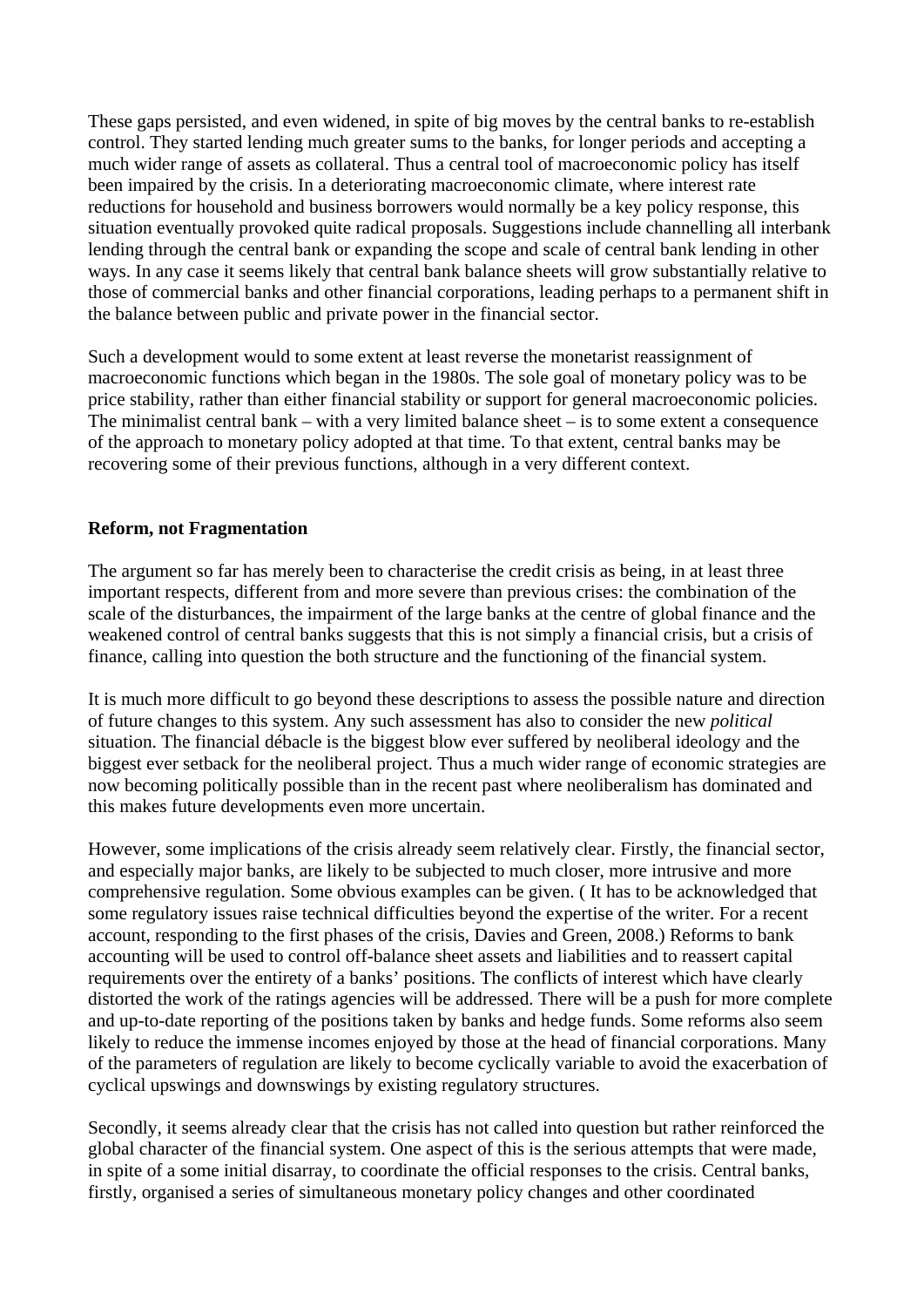interventions; central bank literature shows that, although little action was taken during the subprime bubble, there was a growing concern with stability issues and intense communication and debate among central banks about them. ( For an account of arrangements in Europe see ECB, 2006.)

Serious government intervention began in the autumn of 2008 with the rescue package proposed by US Treasury Secretary Henry Paulson and eventually adopted by the Congress and a rescue package, including the provision of new capital for the banks from the government, in Britain. Coordination of such policy interventions seems to have begun almost at once, both within the EU and among the G7 group of the largest economies. There were clearly dangers of spillover effects from some types of intervention, such as the Irish government's guarantee of bank liabilities, and some clashes, notably between Britain and Iceland, but in general the international nature of the crisis and the need for an international response seem to have been recognised early (Iceland's appeal for credit from the Russian Federation is an interesting illustration of the geo-political shifts which may be accelerated by the crisis). Reference to global forces might also, of course, be an attempt to evade responsibility by national political leaders, but on the whole the political language used seems to be justified by economic and financial events.

The responses to crisis in the private sector also seem to have reinforced the global character of the system. Protectionist tactics were hardly to be expected from the big banking corporations who surely place a very high value on their freedom of action, but there were some indications that the banks were mobilising international resources to meet the crisis. The intervention of sovereign wealth funds to supply new capital to Western banks went very badly for the former, who came in too early, bought bank equity too dear and suffered huge losses in consequence (Demarolle and Johanet, 2008). Nevertheless, these actions may foreshadow larger shifts in the ownership and control of the global financial system in the future.

It was mentioned above that the globalisation of finance has been marked by a substantial change in the structure of finance, away from classical bank intermediation and towards a much bigger role for organised security markets – for both company shares and, especially, bonds. Does the "securitization" fiasco mean the end of this trend? The view taken here is that such an outcome is extremely unlikely. A security is a marketable claim. It is necessary to distinguish between the legal and economic interpretations of this definition. The whole range of "toxic" assets arising from the subprime bubble had the legal form of marketability but they often lacked its economic content – the markets for such paper were thin and inadequate even towards the end of the bubble when the absurd AA and AAA ratings had not yet been exposed. (For just this reason these assets had yields well in excess of what could normally be expected from high-grade paper.) It was pointed out above that much of the risks involved stayed with the banks – this in itself indicates that formal securitization did not really correspond to the creation of a functioning market.

To function in effective way, asset markets require a certain standardisation. The possibility or otherwise of such standardisation determines whether the widespread recognition of the asset which is needed for tradability exists. The key advantages of traditional "relationship" banking over the public issue of securities arises where credits or investments are too specific to permit a wide market to develop. As Michel Aglietta (2008) points out, when such standardisation is not possible, securitization destroys information. The thin, fragile markets for subprime-based collateralised debt obligations destroyed it on an enormous scale, with potential buyers knowing less and less about the nature of the claims being offered.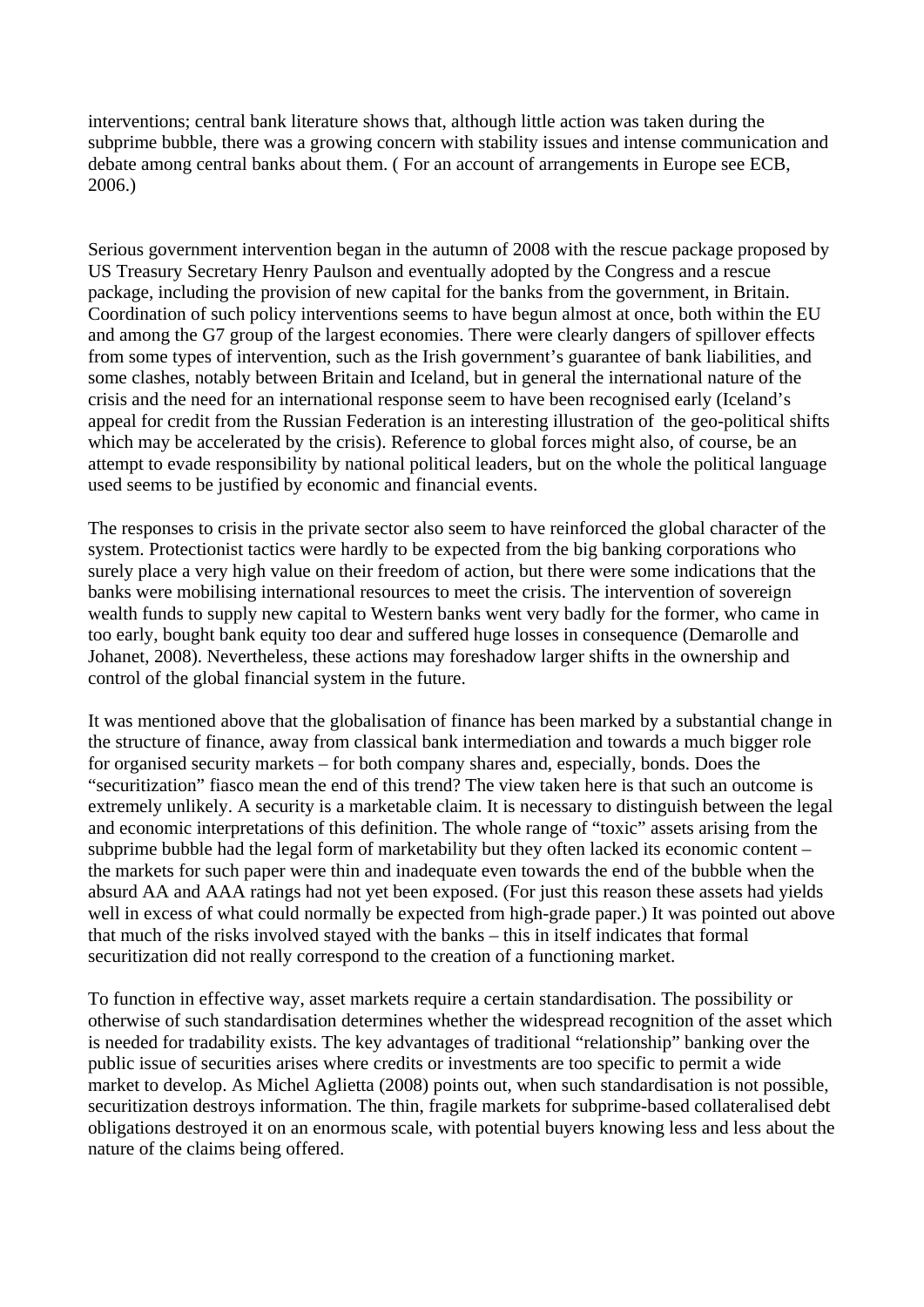Similar considerations apply to the huge growth of financial derivatives. Those which have given rise to most difficulties are OTC (over-the-counter) instruments rather than the much smaller total of standardised, exchange-traded derivatives where big defaults are unlikely because changing prices are rapidly reflected in payments by counterparties with deficit positions. In the case of both asset-based obligations and OTC derivatives, the danger was a confusion between types of claim. Those which are highly specific or which depend on detailed knowledge of a particular agent should stay with or close to the original creditor because information will be destroyed by secondary trading; those which are effectively standardised can be safely traded on secondary markets. What is to be avoided is a confusion whereby claims are moved off banks' balance sheets without being effectively distributed across liquid secondary markets. Regulation should perhaps encourage a certain standardisation of claims; this is often said to discourage innovation but, in both retail and wholesale financial markets, it is now clear that many supposed innovations are either exercises in spurious product-differentiation or, quite simply, scams. A somewhat slower pace of financial innovation is perhaps desirable.

The broad trend from classical bank intermediation to security markets is not yet fully understood. On one view, the main reason for it is regulatory – the imposition of risk-adjusted capital requirements on the banks. However, it is also possible to interpret the shift in terms of economic development – as supporting financial relations among a very large number of agents and on a very great scale. Thus the clear lead of the US in the development of security markets could reflect the fact that, even before the era of global finance, this was a vast economic system spread over a huge area (Grahl, 2001; Lysandrou, 2005).

Thus, although one can be certain that much tighter controls will be put on bank activities, both the global character of financial systems and the increased role of security markets seem likely to survive the crisis, and indeed may even be advanced by it.

## **Two Conjectures**

The predictions made in the previous section are already somewhat tentative. At the time of writing the end of the crisis is not yet in sight and there is no possibility of any definitive assessment of its course and consequences. Instead of attempting to reach clear conclusions, two possibile lines of development will be sketched in this last section – both of them speculations but with a certain rationale.

Firstly, there now seems to be a real possibility that the world economy is entering a period of cheap capital and low rates of return. Since the Volcker shock of 1979 (the drastic change in US monetary policy with very high interest rates) the potential abundance of investible funds has been prevented from driving down target rates of return in industry and commerce. During the 1980s, very tight monetary policies and a general search for liquidity by potential investors kept interest rates at very high levels. Real (that is, inflation adjusted) rates were driven higher by the fact that disinflation ran ahead of monetary policy relaxation. In the 1990s, rates on government debt came dowen markedly, but the very high rates of return sought by investors in the equity markets prevented this from lowering the cost of risk-bearing capital. These unsustainable conventions as to rates of return were shaken by the dot.com crash when it turned out that in many cases high reported shareholder returns were illusory. Then in the subprime bubble banks used massive leverage in an ultimately futile attempt to raise the return on their capital.

One lesson of these episodes is that a sustainable convention, among investors, of a general rate of return has something of the character of a public good. The authorities might in the future use their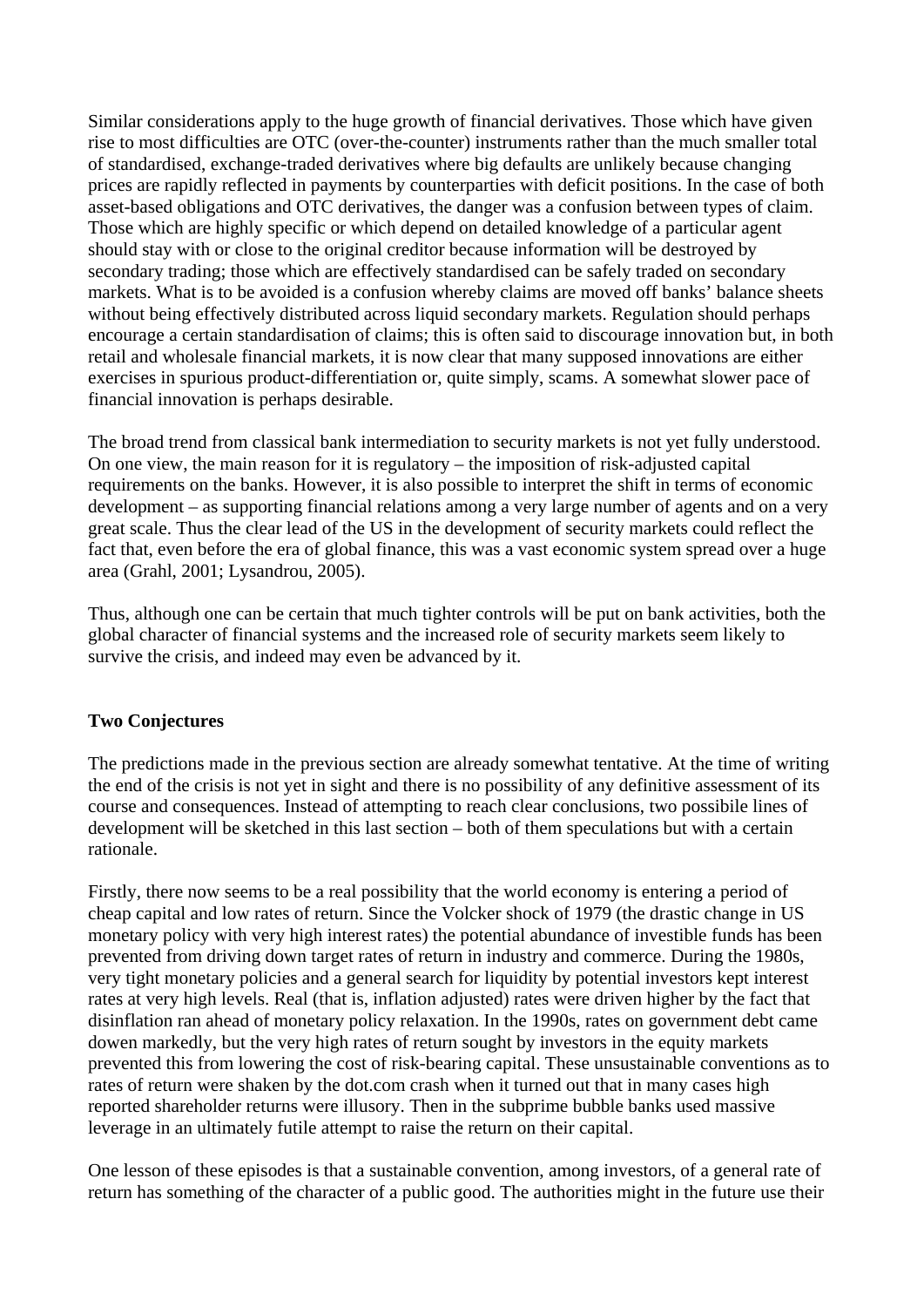analytical and research resources to diffuse realistic expectations as to yields; they will certainly try to police the use of leverage by major financial corporations. One result could be a general decline in yields and interest rates, not simply on government debt, but also on industrial investments and consumer credit. If this happened the social consequences, particularly in labour markets could be dramatic. The persistent deterioration in the relative bargaining position of employees has been caused to a considerable extent by the high rates of return which were routinely pursued on industrial assets. It is impossible to predict how such a change in the balance of power in the labour market would be expressed – a revival of traditional trade unionism seems rather unlikely. But a reassertion of employee interests in some form would most certainly be encouraged by cheap capital. One of the main forces pressing down on the confidence and the ambitions of the popular classes would be weakened.

The second conjecture is even more speculative. At present the global financial system is being rescued by governments and at public expense. This is bound to lead to reforms – the way the system works will change. It is at least conceivable, however, that change will go further than this – that there will be a challenge to the finalities of the system, to its goals and the priorities among them. To envisage such a develoment is certainly to take a sanguine view of the global economy and global financial relations. But, whether or not such a transformation is feasible, it is most certainly necessary. The key priorities of development in the poorest countries and of environmental protection cannot plausibly be asserted in economic life unless they shape the financial constraints on households and businesses. Only if the global financial system becomes the bearer of these objectives do they have the slightest possibility of realisation. This is a long way from the speculation and excess which has disfigured Western financial centres in recent years. But it is to be hoped that the end of that world may make another possible.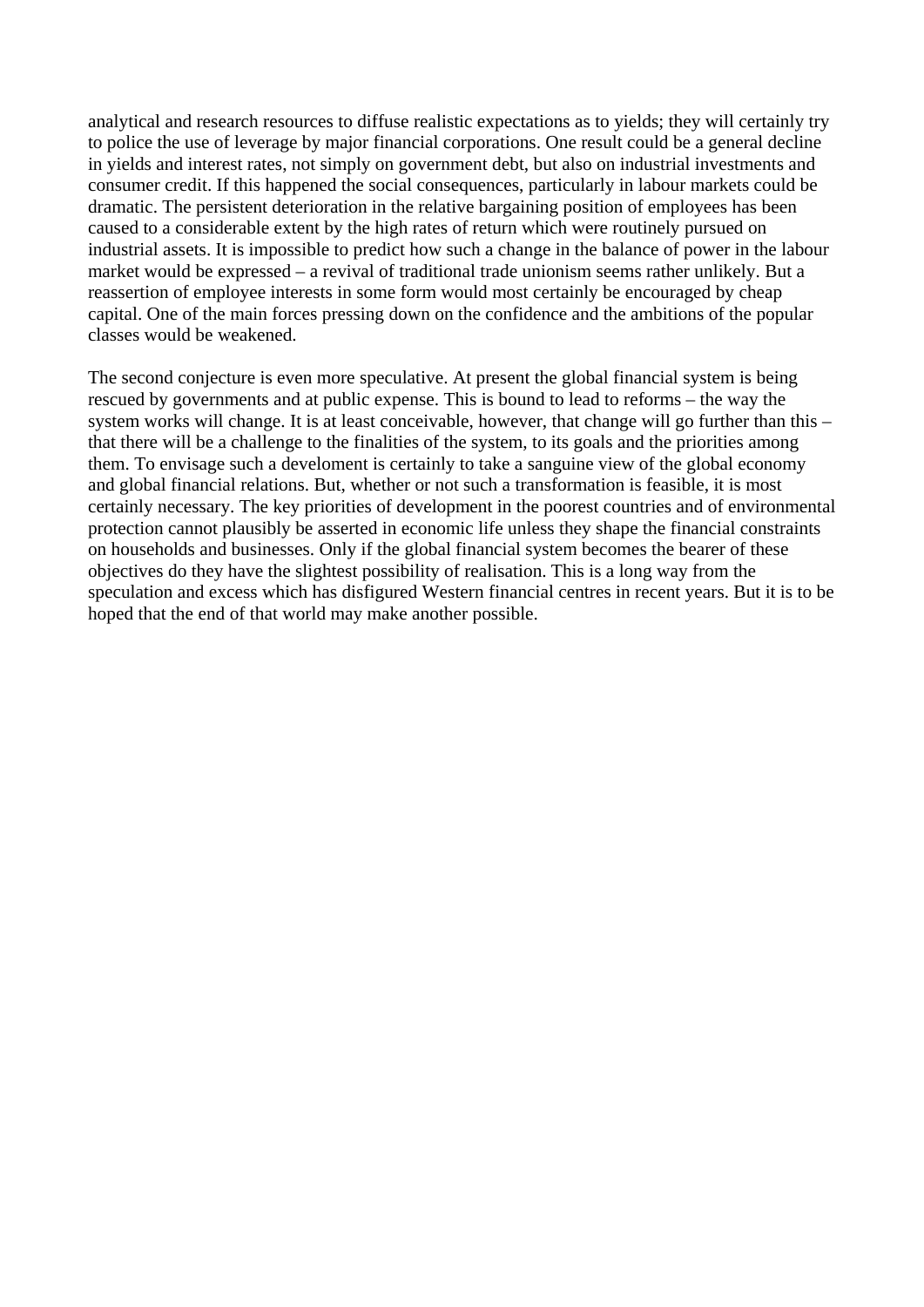#### **Endnotes**

1. At end 2007, household mortgage debt in the US stood at \$10.5 trillion; corporate debt was \$6.3 trillion; government (Federal, State and local) \$7.3 trillion; claims on foreign debtors \$1.9 trillion. Federal Reserve (2008) p8. 2. For the disastrous role played by credit rating agencies in the assessment of sub-prime mortgages and the collateralised debt obligations based on them see, IMF (2008a) chapter 2, box 2.2, "When is a AAA not a AAA?". 3. It should be noted that, contrary to the declarations of the European Commission (D.-G. Internal Market press release,  $27<sup>th</sup>$  February 2008) and some political leaders in Europe, the drive for high leverage was even more marked in Europe than in the US itself. Daniel Gros and Stefano Micosi report that, "the dozen largest European banks have now on average an overall leverage ratio (shareholder equity to total assets) of 35, compared to less than 20 for the largest US banks." These economists recognise that the leverage numbers reported to regulators are much lower, but they explain this by the "massive in-house investment banking operations of European banks" which "are not subject to any regulatory capital requirement." They give the following figures for the leverage ratios of European banks as of  $30<sup>th</sup>$ June 2008: UBS, 46.9; ING 48.8; Barclays, 61.3; Crédit Agricole, 40.4, Deutsche (2007) 52.5. (Gros & Micosi, www.voxeu.org).

4. Globalised money markets require huge amounts of collateralised foreign currency trading: the key instrument involved, the FX swap, accounted for the first time for more than half of all FX trading in 2007, some \$1.7 trillion per day (out of a total of \$3.2 trillion). Dollar trades against the euro, the yen, sterling Swiss francs, Australian and Canadian dollars and Swedish krona made up two thirds of all FX trading, again relating it to the activities of Western financial centres. Data from BIS (2007).

5. This concentration was until recently dominated by mergers between banks in the same currency zone and this may have disguised the increasingly global nature of the system as a whole. The recently announced Commerzbank, Dresdner Bank continues this pattern, but the crisis has also seen a number of large international mergers and takeovers such as Mitsubishi's stake in Morgan Stanley.

6. The account in the text is based on the supposition that the monetary flows through wholesale payment systems can be taken as a reasonable proxy for interbank lending (it is difficult to imagine what else these enormous flows can represent). For example, the flow of funds through the ECB's inter-bank payment system, TARGET, continued to grow throughout 2007 (from 2.19 trillion euro per day in January to 2.69 trillion in December). However, in 2008 actual falls are recorded from 2.76 trillion in January to 2.32 in August – the first such contraction in the system's history. Flows through the New York-based CHIPS system, however, which handles dollar payments among 46 of the very biggest international banks, continued to grow at annual rates of 12.1% in 2007 and 9.6% in the first half of 2008.

7. In Ireland, for example, the government issued a blanket guarantee of all bank borrowing, which comes close to moving, at least temporarily, the banking system as a whole into the public sphere Of course this measure, which has several precedents in, for example, Italy in the 1930s or Sweden in the early 1990s was taken to rescue the banks rather than to re-establish central control over interest rates, which are set by the ECB. But similar measures are being proposed to secure a general decline in market interest rates to combat recession.

8. The neoliberal project is understood here as a political strategy which uses the intensification of certain market processes to roll back many of the gains achieved by the workers' movement and other social movements in the first seventy years of the twentieth century. It is important to add that this definition excludes the use of the term, "neoliberalism" to cover all important developments in contemporary capitalism. In particular, the emergence of a global financial system is not seen basically as a consequence of neoliberalism, but rather as a necessary and functional aspect of globalisation in general, which is itself perceived as a new stage in the socialisation of production.